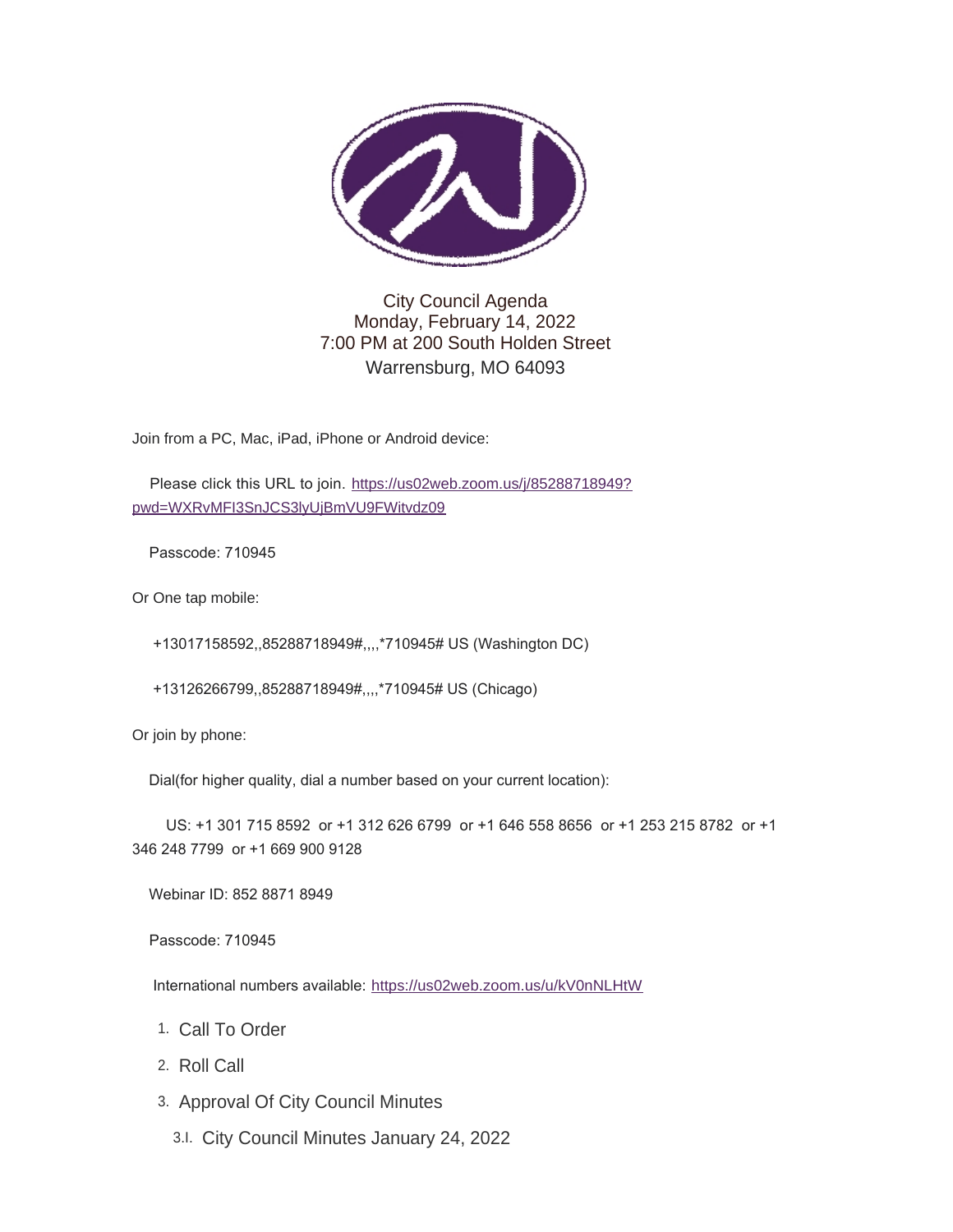Documents:

## [01.24.2022 MEETING.DOC](https://www.warrensburg-mo.com/AgendaCenter/ViewFile/Item/5940?fileID=10270)

- 4. Adoption Of Agenda
- 5. Presentation
	- 5.I. Black History Month

Presented by Diversity and Inclusion Committee

5.II. Johnson County Economic Development Corporation Update

Presented by Tracy Branter, Executive Director of JCEDC

- 6. Public Hearing
	- 6.I. Public Hearing On An Ordinance Amending A CUP For Utility Facility At 1705 Montserrat Park Road *A Public Hearing on an Ordinance Amending a Conditional Use*

*Permit for Land Use 18.200 Community Utility Facility In a GB: General Business District Located at 1705 Montserrat Park Road in the City of Warrensburg, Missouri* 

Presented by: Barbara Carroll, AICP, Director of Community Development

Documents:

# [1705 MONTSERRAT PARK RD CUP CC DOCS 1ST RDG.PDF](https://www.warrensburg-mo.com/AgendaCenter/ViewFile/Item/5931?fileID=10321)

6.II. Public Hearing On An Ordinance Rezoning Land On The West Side Of The 1100 Block Of South Mitchell Street From GB To R4 *A Public Hearing on an Ordinance Rezoning Land Located on the West Side of the 1100 block of South Mitchell Street from GB: General Business District to R4: Medium Density Multifamily Residence District*

Presented by: Barbara Carroll, AICP, Director of Community **Development** 

Documents: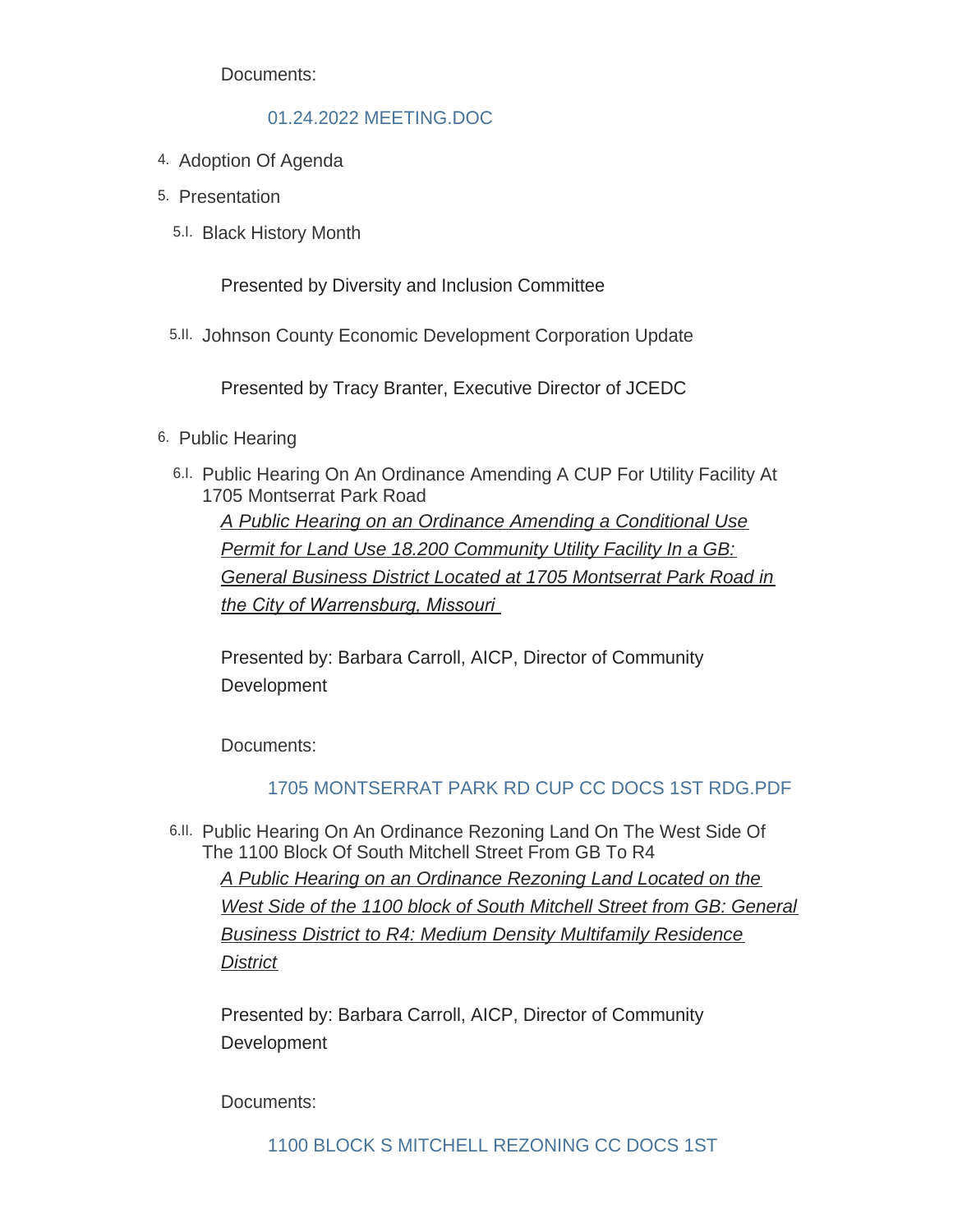## RDG.PDF

- 7. 1st Reading Only Ordinance
	- First Reading Of An Ordinance Amending A CUP For Utility Facility At 7.I. 1705 Montserrat Park Road

*First Reading of an Ordinance Amending a Conditional Use Permit for Land Use 18.200 Community Utility Facility In a GB: General Business District Located at 1705 Montserrat Park Road in the City of Warrensburg, Missouri* 

Presented by: Barbara Carroll, AICP, Director of Community **Development** 

Documents:

## [1705 MONTSERRAT PARK RD CUP ORDINANCE.PDF](https://www.warrensburg-mo.com/AgendaCenter/ViewFile/Item/5932?fileID=10322)

7.II. First Reading Of An Ordinance Rezoning Land On The West Side Of The 1100 Block Of South Mitchell Street From GB To R4

*First Reading of an Ordinance Rezoning Land Located on the West Side of the 1100 block of South Mitchell Street from GB: General Business District to R4: Medium Density Multifamily Residence District*

Presented by: Barbara Carroll, AICP, Director of Community **Development** 

Documents:

## 1100 BLOCK S MITCHELL REZONING ORDINANCE PDF

First Reading Of An Ordinance Approving The Final Plat Of Juniper Ridge 7.III. 4th Plat

*An Ordinance Approving and Accepting the Final Plat of Juniper Ridge 4th Plat a Subdivision in the City of Warrensburg, Missouri, Located at 700-717 Mahogany Court*

Presented by: Barbara Carroll, AICP, Director of Community **Development** 

Documents:

## [JUNIPER RIDGE 4TH FINAL PLAT CC DOCS 1ST RDG.PDF](https://www.warrensburg-mo.com/AgendaCenter/ViewFile/Item/5884?fileID=10323)

First Reading On An Ordinance To Execute Contract With Insituform 7.IV. Technologies USA, LLC For The 2022 Sanitary Sewer Main Lining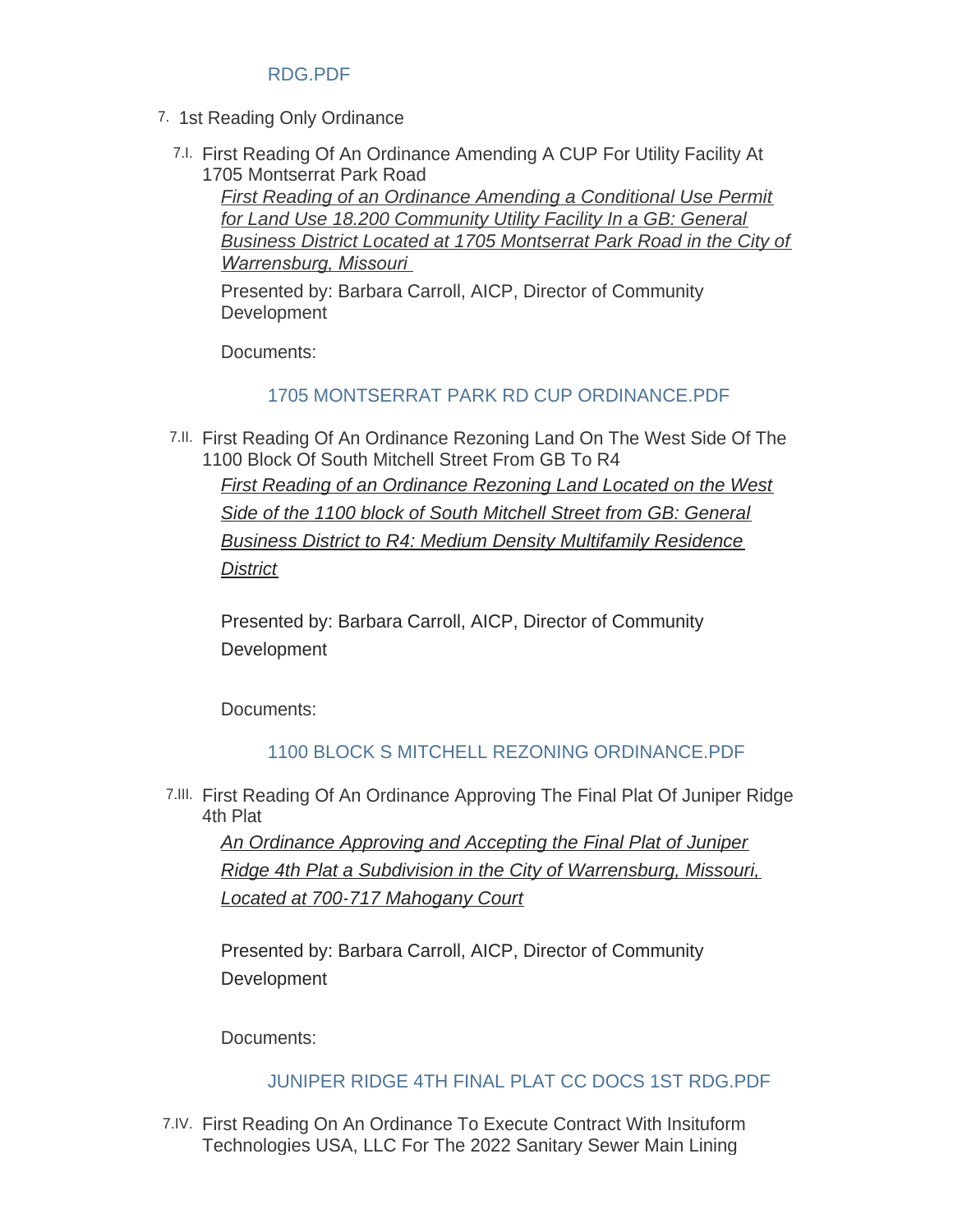Technologies USA, LLC For The 2022 Sanitary Sewer Main Lining Project

*An Ordinance Authorizing the City Manager and City Clerk to Execute a Contract with Insituform Technologies USA, LLC for the 2022 Sanitary Sewer Main Lining Project, in the City of Warrensburg, Missouri.*

Presented by Danielle Dulin, City Manager

Documents:

[2022 INSITUFORM TECHNOLOGIES USA, LLC.PDF](https://www.warrensburg-mo.com/AgendaCenter/ViewFile/Item/5967?fileID=10312) [BID FORMS.PDF](https://www.warrensburg-mo.com/AgendaCenter/ViewFile/Item/5967?fileID=10315) [BID TAB.PDF](https://www.warrensburg-mo.com/AgendaCenter/ViewFile/Item/5967?fileID=10316) [AGREEMENT - INSITUFORM TECHNOLOGIES.PDF](https://www.warrensburg-mo.com/AgendaCenter/ViewFile/Item/5967?fileID=10314) [PROJECT LOCATIONS MAPS.PDF](https://www.warrensburg-mo.com/AgendaCenter/ViewFile/Item/5967?fileID=10317) [2022 SEWER MAIN LINING - PLAN E COUNCIL PACKET.PDF](https://www.warrensburg-mo.com/AgendaCenter/ViewFile/Item/5967?fileID=10313)

First Reading Execute Contract With Empire Electric Service For 7.V. Wastewater Treatment Plant SCADA System Upgrade *An Ordinance Authorizing the City Manager and City Clerk to Execute a Contract with Empire Electric Services & Technologies for the East/West Wastewater Treatment Plant (WWTP) SCADA Upgrade Project, in the City of Warrensburg, Missouri.*

Presented by Danielle Dulin, City Manager

Documents:

[SCADAUPGRADE.PDF](https://www.warrensburg-mo.com/AgendaCenter/ViewFile/Item/5972?fileID=10331) [EMPIRE ELECTRIC SIGNED AGREEMENT.PDF](https://www.warrensburg-mo.com/AgendaCenter/ViewFile/Item/5972?fileID=10326) [BID TABULATION.PDF](https://www.warrensburg-mo.com/AgendaCenter/ViewFile/Item/5972?fileID=10327) [CHANGE ORDER NO. 1.PDF](https://www.warrensburg-mo.com/AgendaCenter/ViewFile/Item/5972?fileID=10328)

- 8. 2nd Reading Of Ordinance
	- 8.I. Second Reading Of An Ordinance Authorizing The City Manager To Enter Into A Memorandum Of Understanding Between The City Of Warrensburg And Johnson County For Assistance With Criminal Investigations

*An ordinance authorizing the city manager to enter into a memorandum of understanding between the City of Warrensburg and Johnson County for assistance with criminal investigations*

Presented by Andy Munsterman, Interim Police Chief

Documents:

[MOU LETTER.PDF](https://www.warrensburg-mo.com/AgendaCenter/ViewFile/Item/5925?fileID=10261) [ORDINANCE FOR MOU.PDF](https://www.warrensburg-mo.com/AgendaCenter/ViewFile/Item/5925?fileID=10262)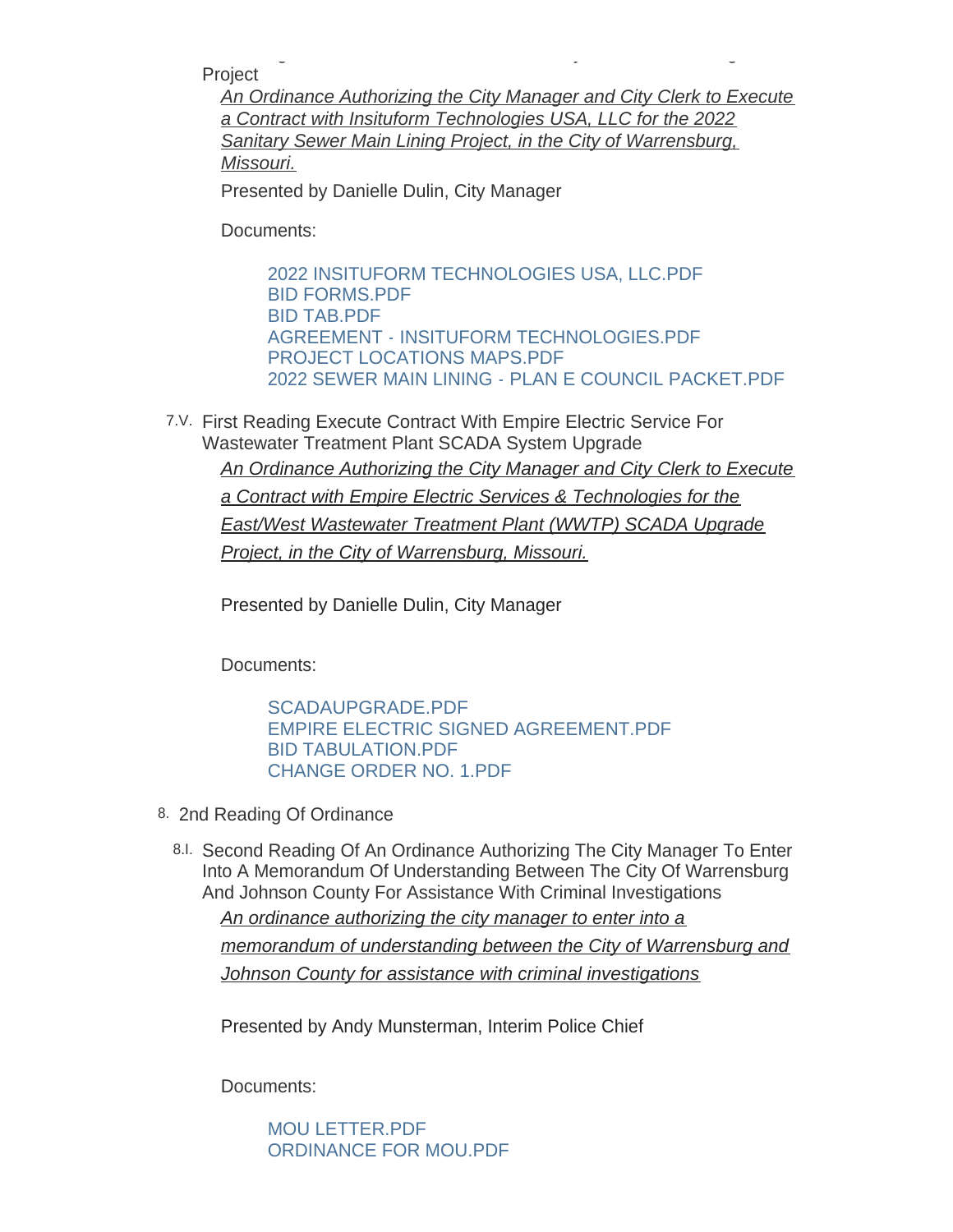## [MOU.PDF](https://www.warrensburg-mo.com/AgendaCenter/ViewFile/Item/5925?fileID=10263)

- 9. 1st/2nd Reading Ordinance
	- 9.I. First And Second Reading Accepting The Streets, Sanitary Sewer, And Storm Sewer Associated With Cayhill Subdivision Phase VI *An ordinance Accepting the Streets, Sanitary Sewer, and Storm Sewer Associated with Cayhill Subdivision Phase VI, Lots 195 thru 219, for Maintenance by the City of Warrensburg, Missouri*

Presented by Danielle Dulin, City Manager

Documents:

## [CAYHILL PHASE VI ACCEPTANCE.PDF](https://www.warrensburg-mo.com/AgendaCenter/ViewFile/Item/5968?fileID=10318)

- 10. Other Business
	- 10.I. Art Commission Grant Award Resolution *A resolution awarding an Arts Commission Grant to the University of Central Missouri Division of Music to host* BLINKBEATS *in April 2022.*

Presented by Marcella McCoy, Finance Director

Documents:

## [CC LTR RESOLUTION AWARDING ARTS COMMISSION](https://www.warrensburg-mo.com/AgendaCenter/ViewFile/Item/5964?fileID=10329)  GRANT.PDF

- 11. Appearances To The Council Not Listed On The Agenda
- 12. Miscellaneous Matters From The Mayor And/Or City Council
- 13. Mayoral Appointment/S
	- 13.I. Art Commission Appointment

Steve Carter, Arts Commission--5-year appointment, February 2022- February 2027

Documents:

#### [MAYOR APPOINTMENTS ARTS COMMISSION STEVE](https://www.warrensburg-mo.com/AgendaCenter/ViewFile/Item/5965?fileID=10348)  CARTER.PDF

14. Director Of Finance Report